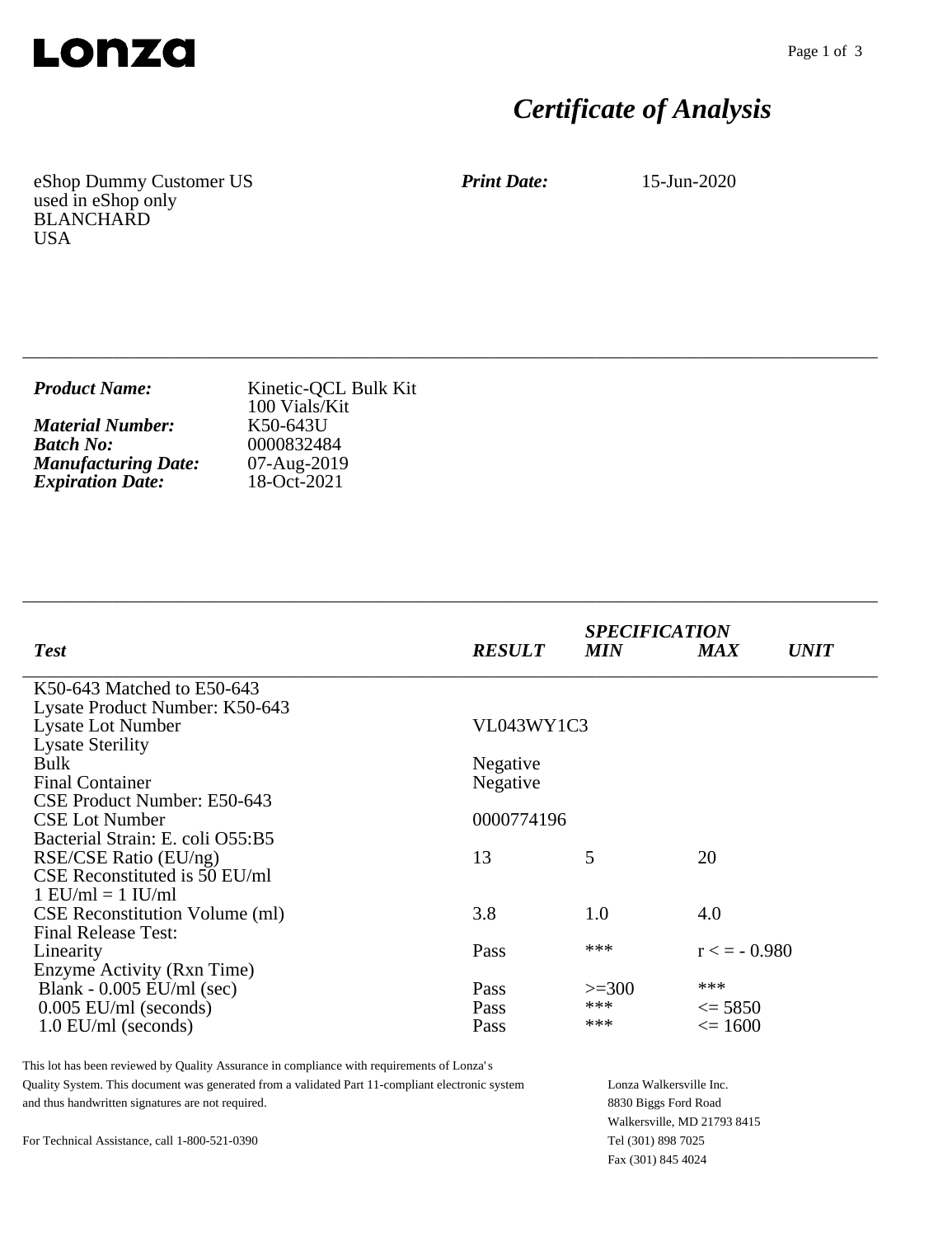

### *Certificate of Analysis*

eShop Dummy Customer US used in eShop only BLANCHARD **USA** 

*Print Date:* 15-Jun-2020

| <b>Product Name:</b>       | Kinetic-QCL Bulk Kit<br>100 Vials/Kit |
|----------------------------|---------------------------------------|
| <b>Material Number:</b>    | K50-643U                              |
| <b>Batch No:</b>           | 0000832484                            |
| <b>Manufacturing Date:</b> | 07-Aug-2019                           |
| <b>Expiration Date:</b>    | 18-Oct-2021                           |

\_\_\_\_\_\_\_\_\_\_\_\_\_\_\_\_\_\_\_\_\_\_\_\_\_\_\_\_\_\_\_\_\_\_\_\_\_\_\_\_\_\_\_\_\_\_\_\_\_\_\_\_\_\_\_\_\_\_\_\_\_\_\_\_\_\_\_\_\_\_\_\_\_\_\_\_

| <b>Test</b>                  | <b>RESULT</b> | <b>SPECIFICATION</b><br><b>MIN</b> | MA X              | UNIT |
|------------------------------|---------------|------------------------------------|-------------------|------|
| Coefficient of Variation (%) | Pass          | ***                                | $\epsilon = 10\%$ |      |

\_\_\_\_\_\_\_\_\_\_\_\_\_\_\_\_\_\_\_\_\_\_\_\_\_\_\_\_\_\_\_\_\_\_\_\_\_\_\_\_\_\_\_\_\_\_\_\_\_\_\_\_\_\_\_\_\_\_\_\_\_\_\_\_\_\_\_\_\_\_\_\_\_\_\_\_

#### **Additional Information:**

The FDA has stated that the use of a Certificate of Analysis exempts a firm from having to perform the RSE/CSE comparison in their own laboratories. However, firms should understand exactly how the LAL manufacturer performs the test. The procedure detailed below represents the test method currently used at Lonza. Duplicate samples from independent endotoxin dilution series are prepared from four (4) separate vials of test CSE. These samples are tested against an endotoxin standard curve prepared from the RSE with the specified lot of LAL reagent. The predicted potency, adjusted for dilution, for each CSE dilution falling within the limits of the RSE standard curve is determined. The overall average potency of all such CSE dilutions is used to determine the reconstitution volume to yield an endotoxin solution containing 50 EU/ml.

The Blank - 0.005 EU/ml result is an average of the vials tested.

### **Leah Baltos**

Electronically signed by Leah Baltos Date: 09-AUG-2019 13:10:21 EST RELEASE ( Inspection Lot: Usage Decision )

This lot has been reviewed by Quality Assurance in compliance with requirements of Lonza's Quality System. This document was generated from a validated Part 11-compliant electronic system and thus handwritten signatures are not required.

Lonza Walkersville Inc. 8830 Biggs Ford Road Walkersville, MD 21793 8415 Tel (301) 898 7025 Fax (301) 845 4024

For Technical Assistance, call 1-800-521-0390